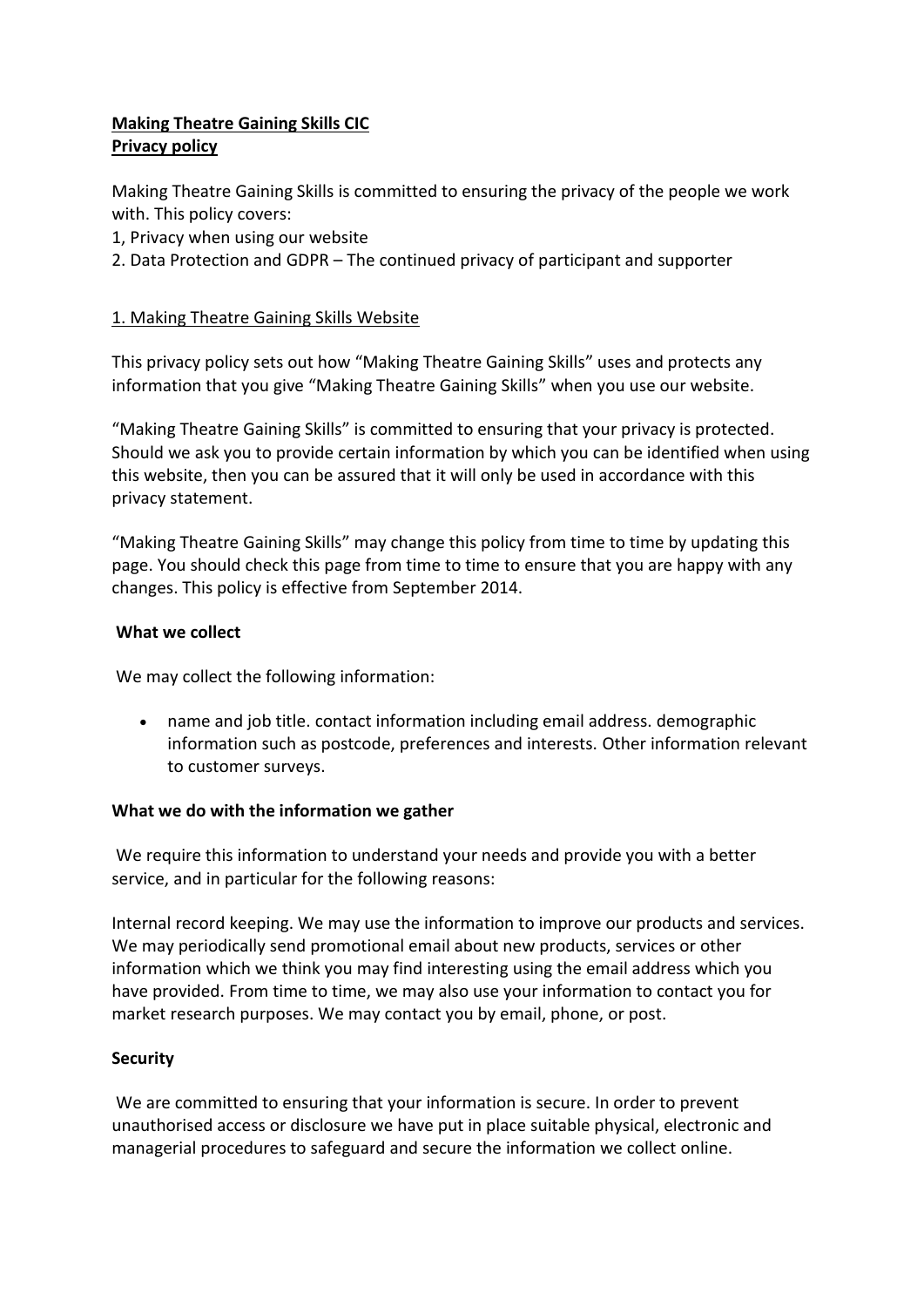#### **Links to other websites**

Our website may contain links to enable you to visit other websites of interest easily. However, once you have used these links to leave our site, you should note that we do not have any control over that other website. Therefore, we cannot be responsible for the protection and privacy of any information which you provide whilst visiting such sites and such sites are not governed by this privacy statement. You should exercise caution and look at the privacy statement applicable to the website in question.

#### **Controlling your personal information**

You may choose to restrict the collection or use of your personal information in the following ways:

Whenever you are asked to fill in a form on the website, look for the box that you can click to indicate that you do not want the information to be used by anybody for direct marketing purposes. If you have previously agreed to us using your personal information for direct marketing purposes, you may change your mind at any time by writing to or emailing us at [info@makingtheatre.co.uk](mailto:info@makingtheatre.co.uk) We will not sell, distribute or lease your personal information to third parties unless we have your permission or are required by law to do so. We may use your personal information to send you promotional information about third parties which we think you may find interesting if you tell us that you wish this to happen.

You may request details of personal information which we hold about you under the Data Protection Act 1998. A small fee will be payable. If you would like a copy of the information held on you please write to Making Theatre Gaining Skills at PO Box 129, Emsworth PO10 9DE. If you believe that any information we are holding on you is incorrect or incomplete, please write to or email us as soon as possible, at the above address. We will promptly correct any information found to be incorrect.

### 2. **Data Protection and GDPR**

The UK data protection regime is set out in the DPA 2018, along with the GDPR (which also forms part of UK law). It takes a flexible, risk-based approach which puts the onus on you to think about and justify how and why you use data. More information can be found at: https://www.gov.uk/government/publications/guide-to-the-general-data-protectionregulation

#### **What is data protection?**

Data protection is the fair and proper use of information about people. It's part of the fundamental right to privacy – but on a more practical level, it's really about building trust between people and organisations. It's about treating people fairly and openly, recognising